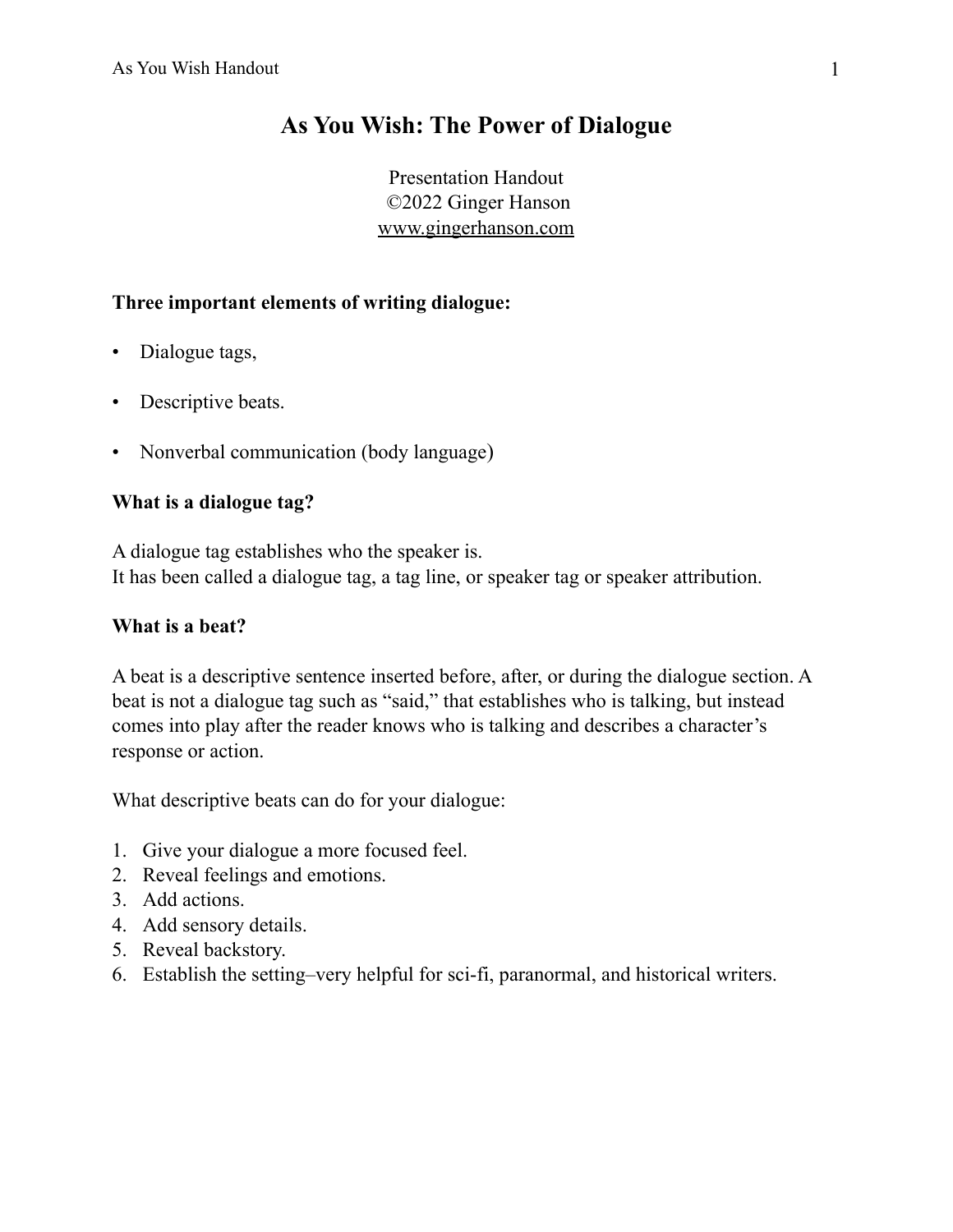#### **Adding beats example**

*Bye Bye Baby* Ace Akins, 2022

"May I help you?" the receptionist said.

 "Can you vouch for the Honduran place on the corner?" I said. "Is the pollo frito really the best in the city?"

"I don't know," she said. "Never been there."

My rewrite::

 "May I help you?" The receptionist looked up at me, her brown gaze raking me from head to foot.

 "Can you vouch for the Honduran place on the corner?" I used my low wattage smile, unwilling to cause her to swoon. "Is the pollo frito really the best in the city?"

 "I don't know," her disinterest palpable as she turned her attention back to her computer screen. "Never been there."

*In Self-Editing for Fiction Writers* by Renni Browne and Dave King, we have a further definition for beat as the "literary equivalent of what is known in the theater as stage business."

Watch a show or movie with the sound turned off to see how actors use "stage business" to enhance their character and dialogue.

#### **Body Language**

Body language or nonverbal communication, is the gestures and mannerisms by which a person communicates with others.

Body language reflects:

| thoughts  | health   |
|-----------|----------|
| feelings  | honesty  |
| opinion   | tensions |
| interest  | power    |
| character | meaning  |
|           |          |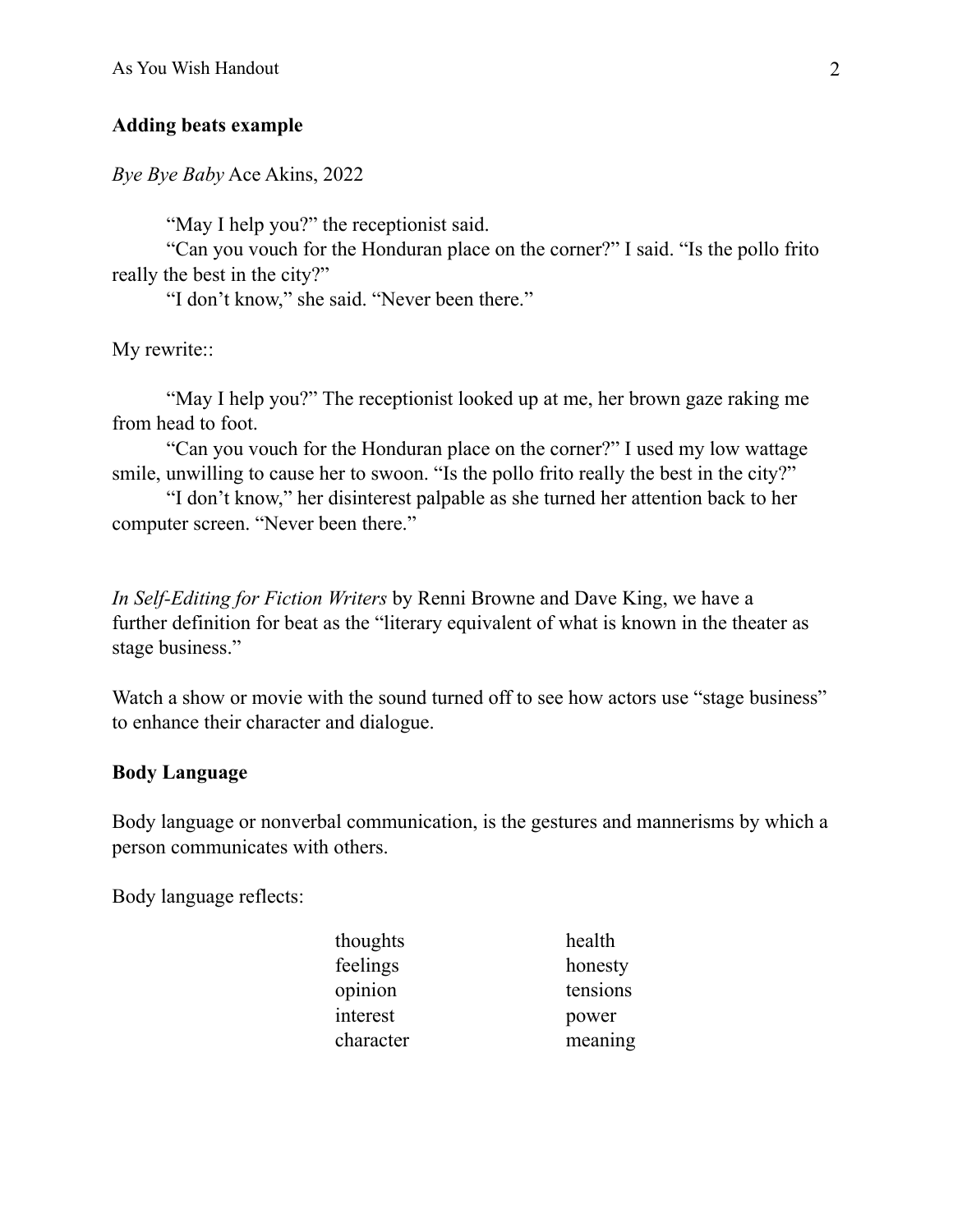## Mehrabian Model devised to characterize human communication



There are ten basic emotions according to Jerome Kagan and Julius Segalt in **Psychology, An Introduction**

- anger
- contempt
- disgust
- distress
- fear
- guilt
- interest-excitement
- joy
- shame
- surprise

There are also four important complex emotions:

- anxiety (fear plus anger, distress, guilt, interest, or shame)
- depression (distress plus anger, contempt, fear, guilt, or shame)
- Hostility (a combination of anger, contempt, disgust)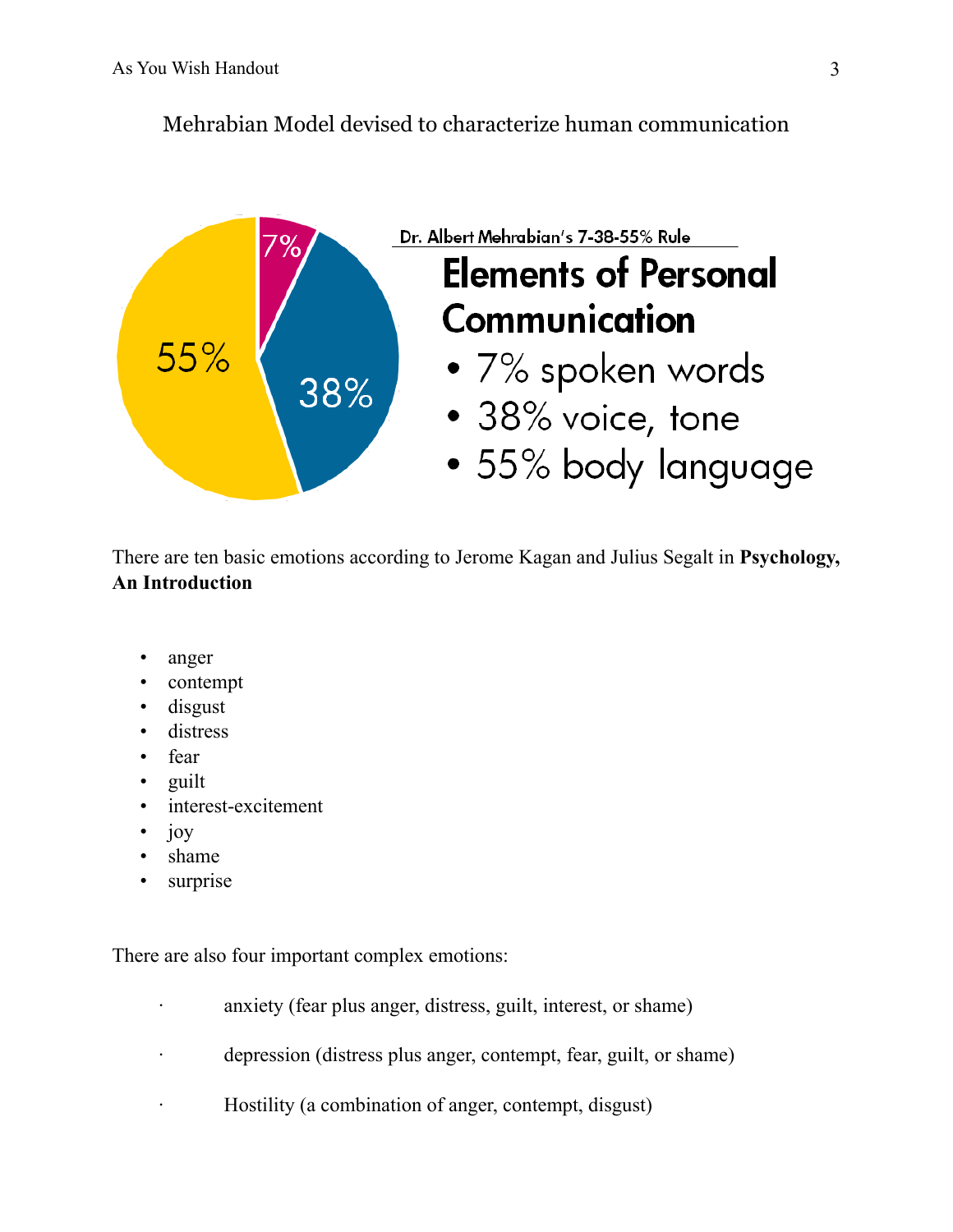· Love (interest plus joy)

Take aways:

- 1. Said is the least intrusive dialogue tag.
- 2. Dialogue can be used to:
	- a. Reveal goal
	- b. Reveal motivation
	- c. Intensify conflict and/or build tension
	- d. Reveal backstory
	- e. Enhance setting
	- f. Govern the pace
	- g. Advance the plot
	- h. Reveal physical appearance
	- i. Reveal emotion or attitude
	- j. Reveal socioeconomic background
	- k. Reveal dialect or accent
	- l. Reveal tone of voice
- 3. Body language works with beats to empower dialogue.

Thank you for joining me for this presentation. I'd like to leave you with one other thought about dialogue.

The Three Tiers of Dialogue:

- 1. The words themselves.
- 2. The meaning of the words.
- 3. The intense emotional or mental underlay.